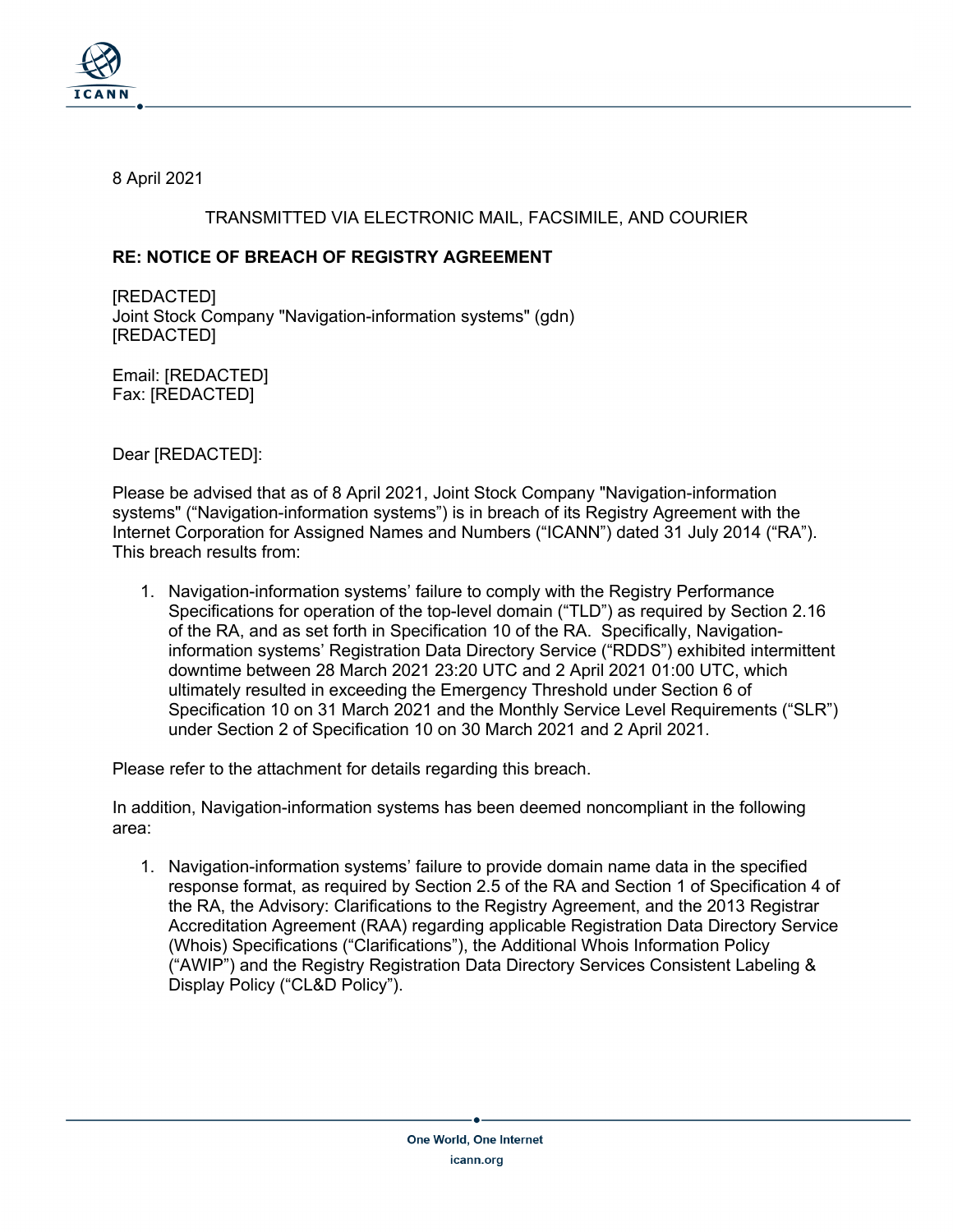

### Additional Concerns

This is not the first incident ICANN has observed regarding Navigation-information systems' RDDS downtimes. On 15 April 2018 and 20 August 2019, Navigation-information systems received Escalated compliance notices due to RDDS downtimes and exceeded 100% of the Emergency Thresholds. The particular causes for each failure were remediated and, upon ICANN's request, Navigation-information systems confirmed it had implemented corrective and preventive measures to prevent these failures from reoccurring. Seven months after the last incident, another failure has taken place which could have resulted in the emergency transition of the TLD gdn to an emergency interim registry operator. Navigation-information systems continues to exhibit failures in the ability to comply with the Registry Performance Specifications as required by Section 2.16 of the RA, and as set forth in Specification 10 of the RA.

ICANN requests that Navigation-information systems' cure these breaches by 8 May 2021, 30 calendar days from the date of this letter, by taking the following actions:

- 1. Provide ICANN with corrective and preventive measures, including implementation dates and milestones beyond those presented in response to the previous incidents, to ensure that Navigation-information systems will consistently comply with the Registry Performance Specifications for operation of the TLD as required by Section 2.16 of the RA, and as set forth in Specification 10 of the RA; and
- 2. Display domain name data in the specified response format, as required by Section 2.5 of the RA and Section 1 of Specification 4 of the RA, the Clarifications, the AWIP and the CL&D Policy.

If Navigation-information systems fails to timely cure the breaches and provide the information requested by 8 May 2021 ICANN may commence the RA termination process.

If you have questions or require assistance, please contact Jonathan Denison at [EMAIL REDACTED].

Sincerely,

[SIGNATURE REDACTED]

Jamie Hedlund Senior Vice President, Contractual Compliance and Consumer Safeguards Managing Director, Washington, DC Office

Cc: John O. Jeffrey, General Counsel and Secretary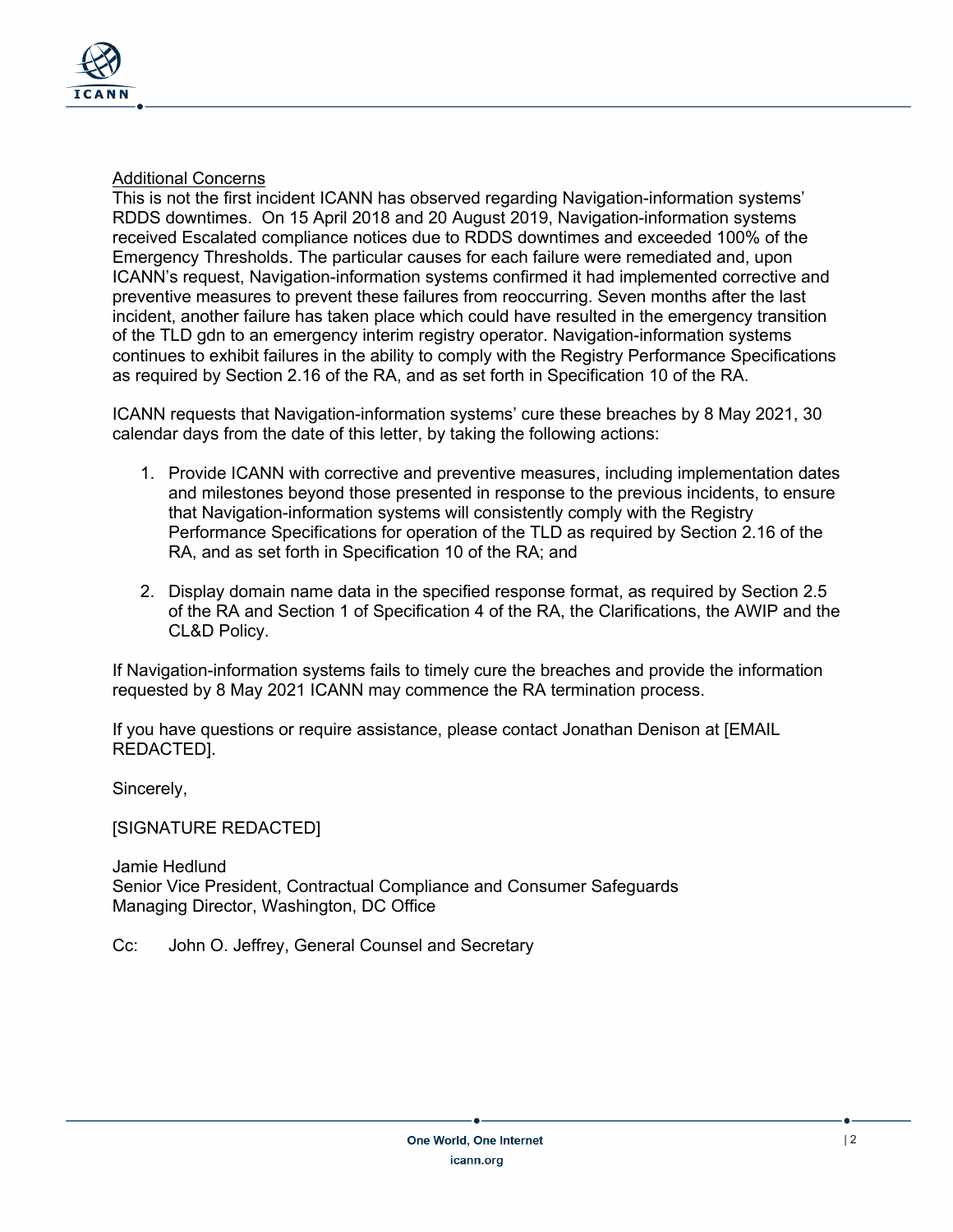

# ATTACHMENT

#### Failure to comply with Registry Performance Specifications

Section 2.16 of the RA requires registry operators to comply with the Registry Performance Specifications set forth in Specification 10 of the RA. From 28 March 2021 23:20 UTC to 2 April 2021 01:00 UTC, Navigation-information systems' RDDS intermittently failed to respond to 51% or more of the RDDS testing probes. As a result, the downtime reached the Monthly SLR threshold under Section 2 of Specification 10 on 30 March 2021 22:55:00 UTC, and on 31 March 2021 19:10:00 UTC, the Emergency Threshold of 24-hour total downtime / week set forth by Section 6 of Specification 10 of the RA. Additionally, as the downtime continued through 2 April 2021 01:00 UTC, it exceeded the Monthly SLR under Section 2 of Specification 10 on 2 April 2021 00:30:00 UTC. The RDDS availability was restored on 2 April 2021 01:00 UTC. Ultimately, the total downtime period reached 172.9% of the Emergency Threshold.

Section 2.13 and Specification 10 of the RA states that failure to comply with the required RDDS obligations may result in the emergency transition of the TLD to an emergency interim registry operator of the registry for the TLD. This did not occur because the RDDS was restored. However, should Navigation-information systems' failure reoccur, it may be subject to the emergency transition of the TLD gdn to an emergency interim registry operator.

#### Failure to display required WHOIS format

Section 2.5 of the RA requires registry operators to provide public access to registration data in accordance with Specification 4 of the RA. Section 1 of Specification 4 of the RA requires registry operators to display domain name data in a specified format for WHOIS query responses. The format of WHOIS query responses shall contain the minimum elements, and follow a semi free text format, outlined in Section 1 of Specification 4 of the RA. Additional specifications to the format of WHOIS query responses are contained in the Clarifications, AWIP and CL&D Policy. Section 2.2 of the RA requires registry operators to comply with and implement all Consensus Policies, including the AWIP and CL&D Policy. Navigation-information systems' failure to display registration data in the specified format is a breach of Section 2.5 of the RA and Section 1 of Specification 4 of the RA, Section 2.2 of the RA, the Clarifications, the AWIP and CL&D Policy.

#### **Chronology (Case # 01022264):**

| <b>Date of Notice</b> | <b>Deadline for</b><br><b>Response</b> | <b>Details</b>                                                                                                                                                                    |
|-----------------------|----------------------------------------|-----------------------------------------------------------------------------------------------------------------------------------------------------------------------------------|
| 31-Mar-2021           | N/A                                    | ICANN sent Escalated compliance notice via email to<br>[EMAIL REDACTED], [EMAIL REDACTED], and [EMAIL<br>REDACTED], as RDDS downtimes reached 100% of the<br>Emergency Threshold. |
| 1-Apr-2021            | N/A                                    | <b>Communications from Registry Operator ([EMAIL</b><br>REDACTED]) outside of the compliance case with questions<br>concerning the failure. Question addressed by ICANN.          |